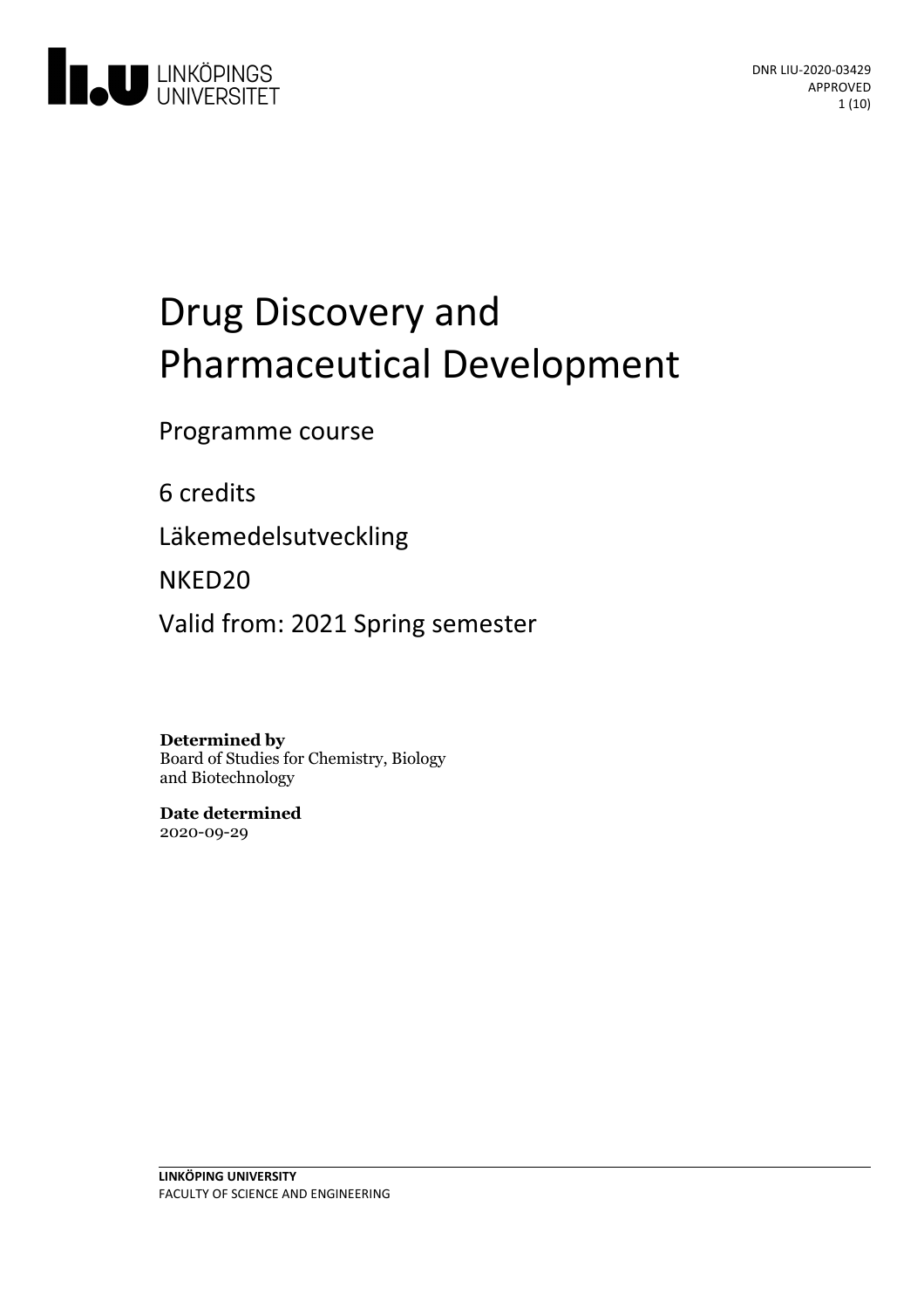# Main field of study

Engineering Biology, Chemical Biology

Course level

Second cycle

### Advancement level

A1X

# Course offered for

- Master's Programme in Chemistry
- Master's Programme in Protein Science
- Chemical Biology, M Sc in Engineering
- Engineering Biology, M Sc in Engineering

# **Prerequisites**

Three years of studies in the field of Chemistry or Biotechnology.

# Intended learning outcomes

The course will provide knowledge about the different processes involved when going from discovery to approval of a pharmaceutical. After completing this course the student should be able to:

- understand the principles of the drug discovery and development process
- $\bullet$  realize the principles of pharmaceutical mode of action and classification
- know major pharmaceutical groups and clinical uses in selected areas
- apply pharmacological methodology
- understand the basics of pharmacokinetics
- analyze various types of drugs specific conditions from production to use

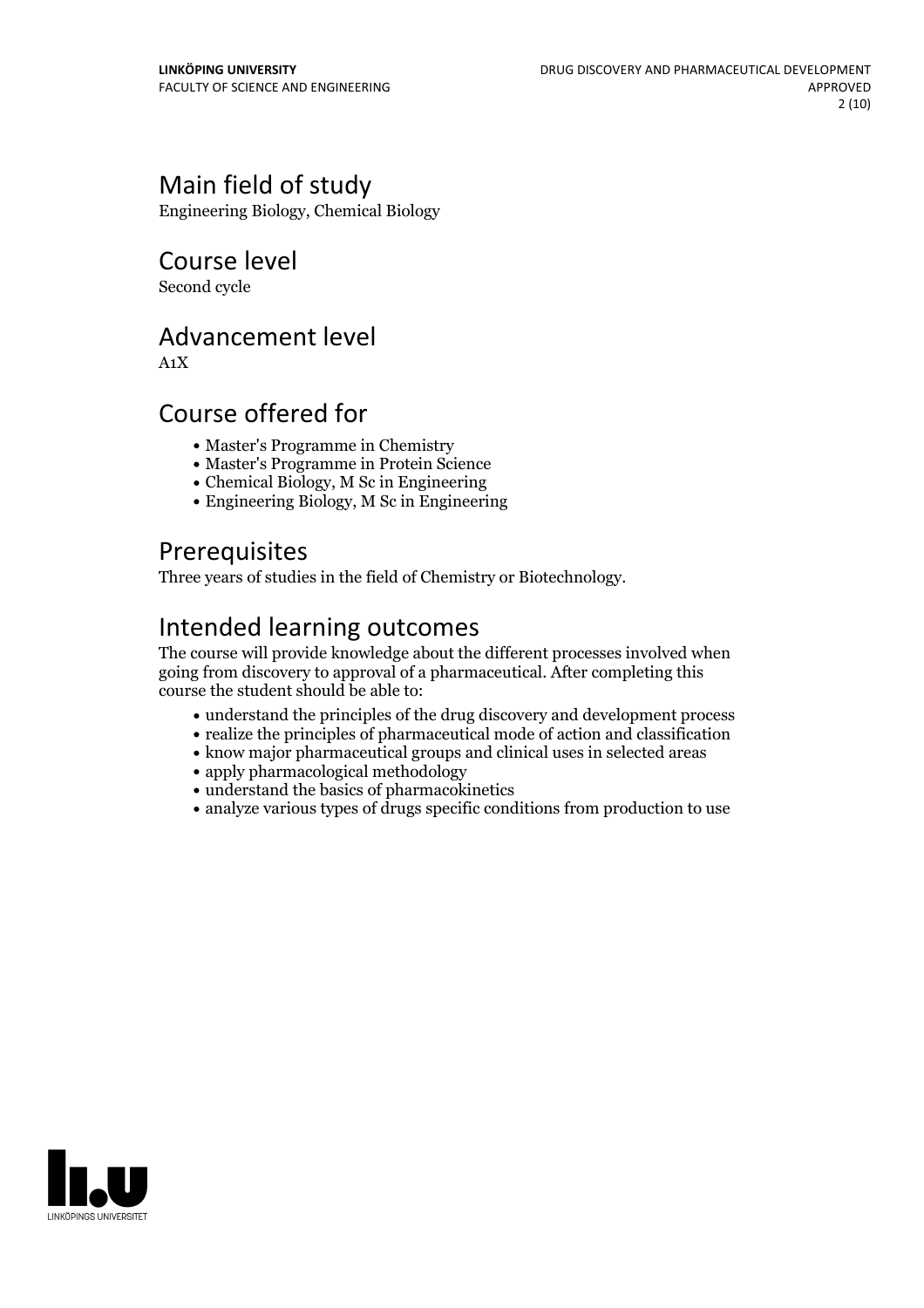### Course content

Overview of the drug discovery and pharmaceutical development process Pharmacodynamics: pharmaceutical molecular / cellular mechanisms of actions towards membrane proteins (receptors, ion channels) and intracellular proteins (transcription factors, enzymes), and various forms of receptor agonism and antagonism. Pharmacokinetics: drug absorption, distribution and elimination. Laboratory

workshop including computer simulations. Drug development: pre- clinical/clinical phases and drug regulatory regulations. Major drug groups, such as small molecules and biopharmaceuticals, and their

clinical use in treating cancer, cardiovascular diseases, stroke and neurodegenerative diseases, as well as a presentation of chemotherapy, antibiotics

Critical evaluation of scientific paper with focus on research methodology.

# Teaching and working methods

The course includes lectures, seminars and laboratory work.

# Examination

| TEN1 Written examination                                          | 4 credits $\frac{U}{5}$ , 3, 4,   |  |
|-------------------------------------------------------------------|-----------------------------------|--|
| LAB1 Laboratory work                                              | $\frac{0.5}{\text{credits}}$ U, G |  |
| $UPG1$ Group assignments including written and oral presentations | $\frac{1.5}{\text{credits}}$ U, G |  |

### Grades

Four-grade scale, LiU, U, 3, 4, 5

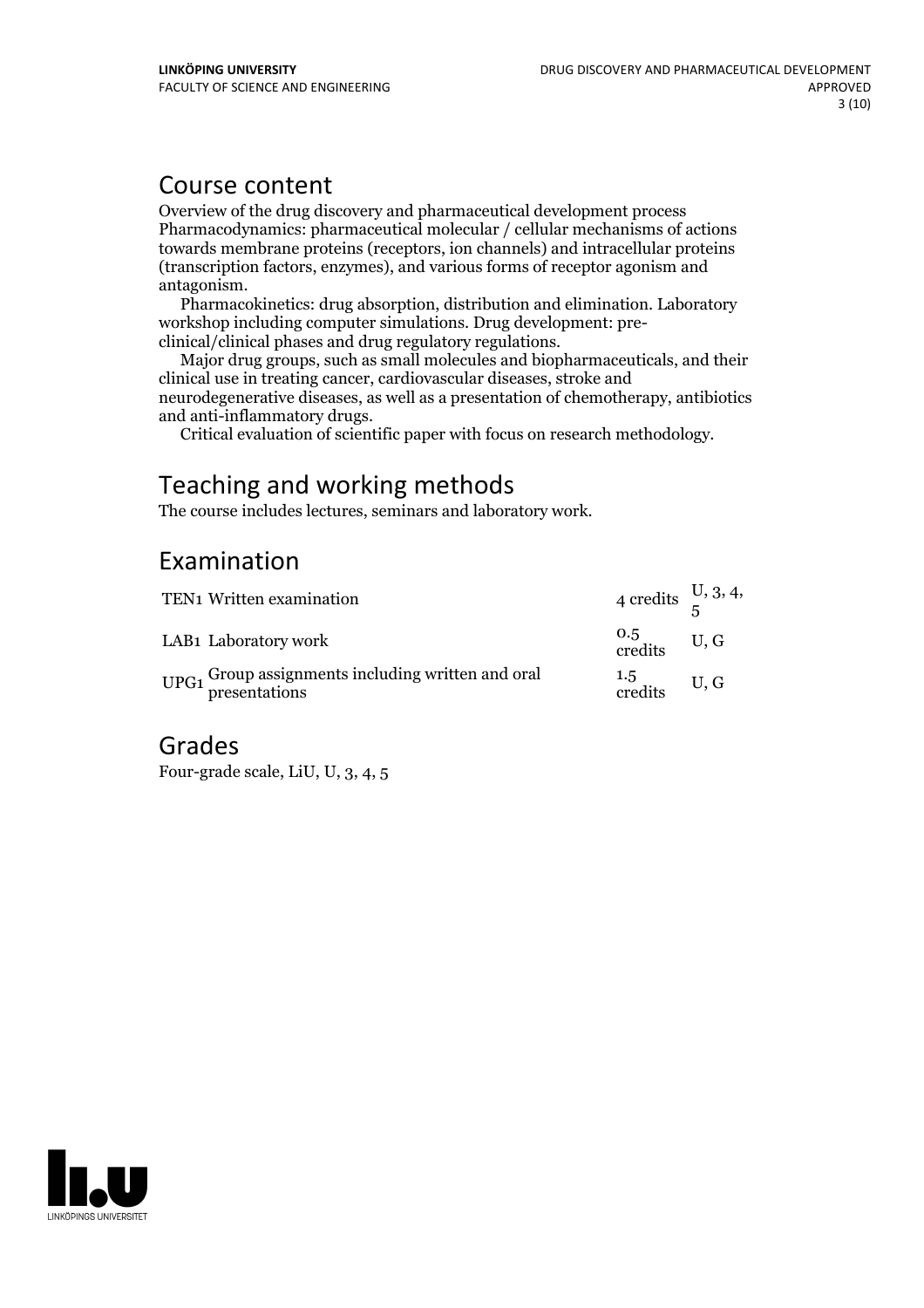# Other information

#### **About teaching and examination language**

The teaching language is presented in the Overview tab for each course. The examination language relates to the teaching language as follows:

- If teaching language is Swedish, the course as a whole or in large parts, is taught in Swedish. Please note that although teaching language is Swedish, parts of the course could be given in English. Examination language is
- Swedish.<br>• If teaching language is Swedish/English, the course as a whole will be taught in English if students without prior knowledge of the Swedish language participate. Examination language is Swedish or English
- (depending on teaching language).<br>
 If teaching language is English, the course as a whole is taught in English.<br>
Examination language is English.

#### **Other**

The course is conducted in a manner where both men's and women's

experience and knowledge are made visible and developed. The planning and implementation of <sup>a</sup> course should correspond to the course syllabus. The course evaluation should therefore be conducted with the course syllabus as a starting point.

### Department

Institutionen för fysik, kemi och biologi

### Director of Studies or equivalent

Magdalena Svensson

### Examiner

Peter Nilsson

### Education components

Preliminary scheduled hours: 48 h Recommended self-study hours: 112 h

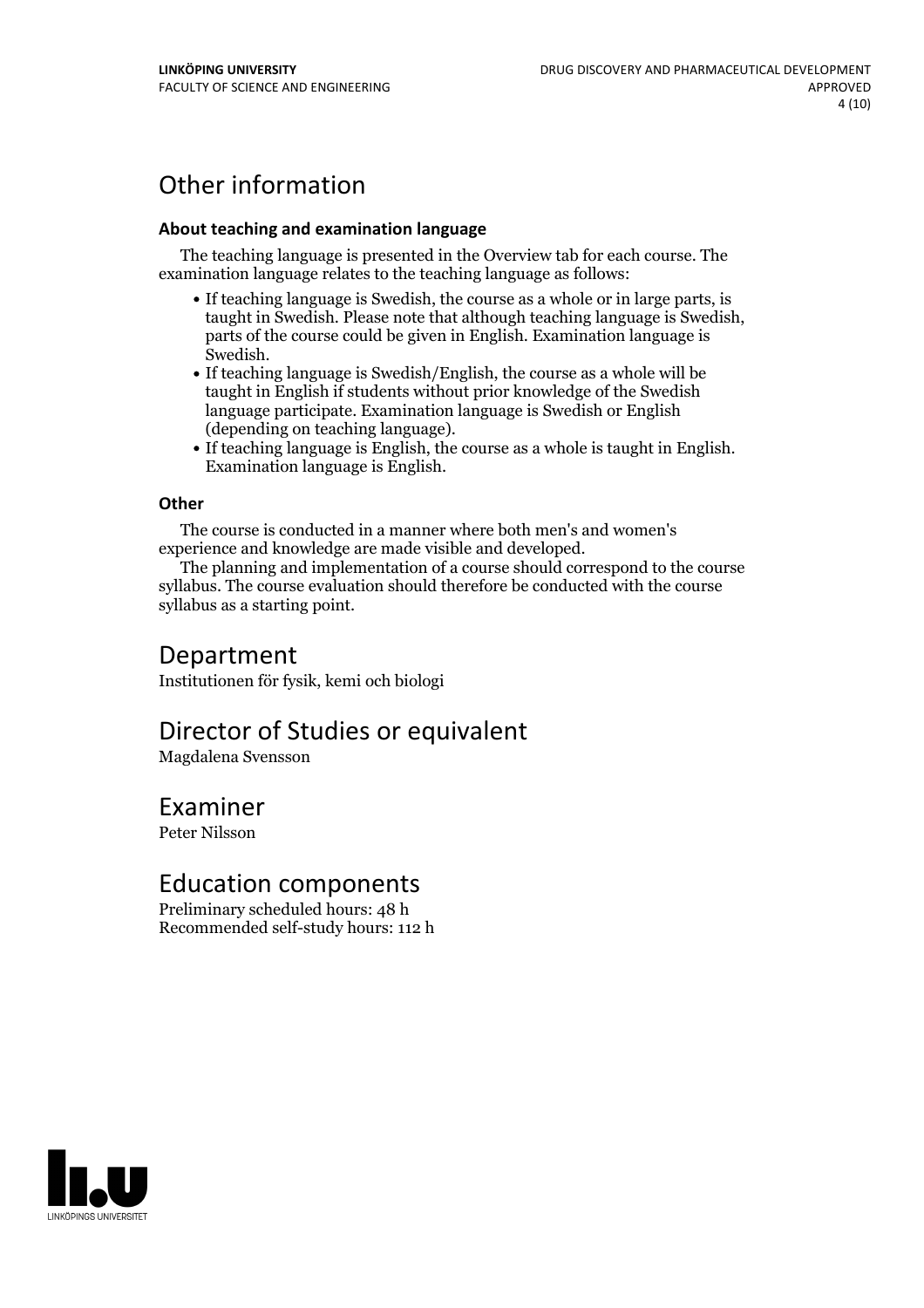# Course literature

#### **Books**

Hill, Raymond, Rang, Humphrey Peter, (2013) *Drug discovery and development : technology in transition* 2nd ed. Edinburgh : Elsevier, 2013. ISBN: <sup>9780702042997</sup>

#### **Articles**

Scientific articles.

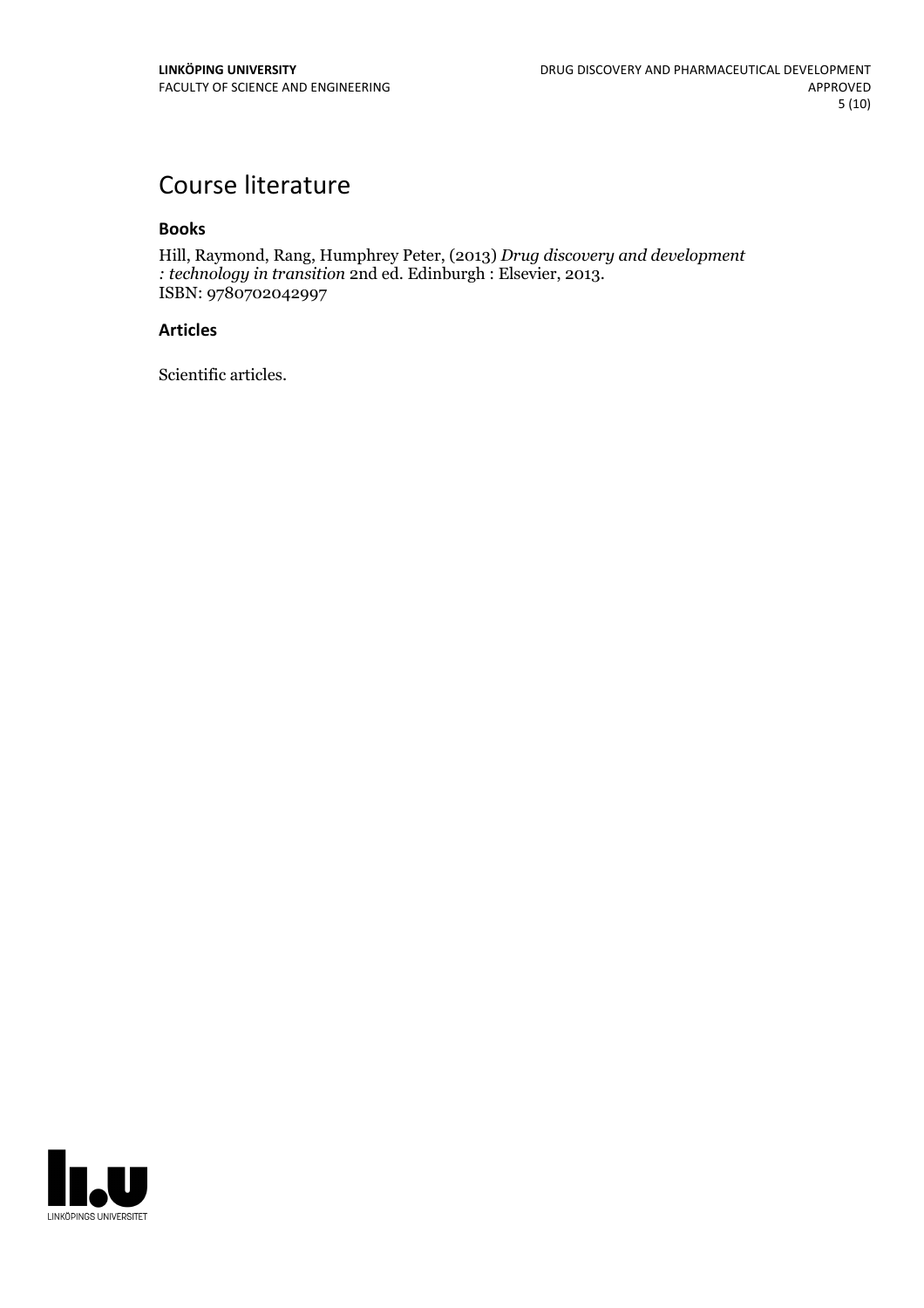# **Common rules**

### **Course syllabus**

A syllabus must be established for each course. The syllabus specifies the aim and contents of the course, and the prior knowledge that a student must have in order to be able to benefit from the course.

### **Timetabling**

Courses are timetabled after a decision has been made for this course concerning its assignment to a timetable module.

### **Interrupting a course**

The vice-chancellor's decision concerning regulations for registration, deregistration and reporting results (Dnr LiU-2015-01241) states that interruptions in study are to be recorded in Ladok. Thus, all students who do not participate in a course for which they have registered must record the interruption, such that the registration on the course can be removed. Deregistration from <sup>a</sup> course is carried outusing <sup>a</sup> web-based form: https://www.lith.liu.se/for-studenter/kurskomplettering?l=en.

### **Cancelled courses**

Courses with few participants (fewer than 10) may be cancelled or organised in a manner that differs from that stated in the course syllabus. The Dean is to deliberate and decide whether a course is to be cancelled or changed from the course syllabus.

### **Guidelines relatingto examinations and examiners**

For details, see Guidelines for education and examination for first-cycle and second-cycle education at Linköping University, Dnr LiU-2019-00920 (http://styrdokument.liu.se/Regelsamling/VisaBeslut/917592).

An examiner must be employed as a teacher at LiU according to the LiU Regulations for Appointments, Dnr LiU-2017-03931 (https://styrdokument.liu.se/Regelsamling/VisaBeslut/622784). For courses in second-cycle, the following teachers can be appointed as examiner: Professor (including Adjunct and Visiting Professor), Associate Professor (including Adjunct), Senior Lecturer (including Adjunct and Visiting Senior Lecturer), Research Fellow, or Postdoc. For courses in first-cycle, Assistant Lecturer (including Adjunct and Visiting Assistant Lecturer) can also be appointed as examiner in addition to those listed for second-cycle courses. In exceptional cases, a Part-time Lecturer can also be appointed as an examiner at both first- and second cycle, see Delegation of authority for the Board of Faculty of Science and Engineering.

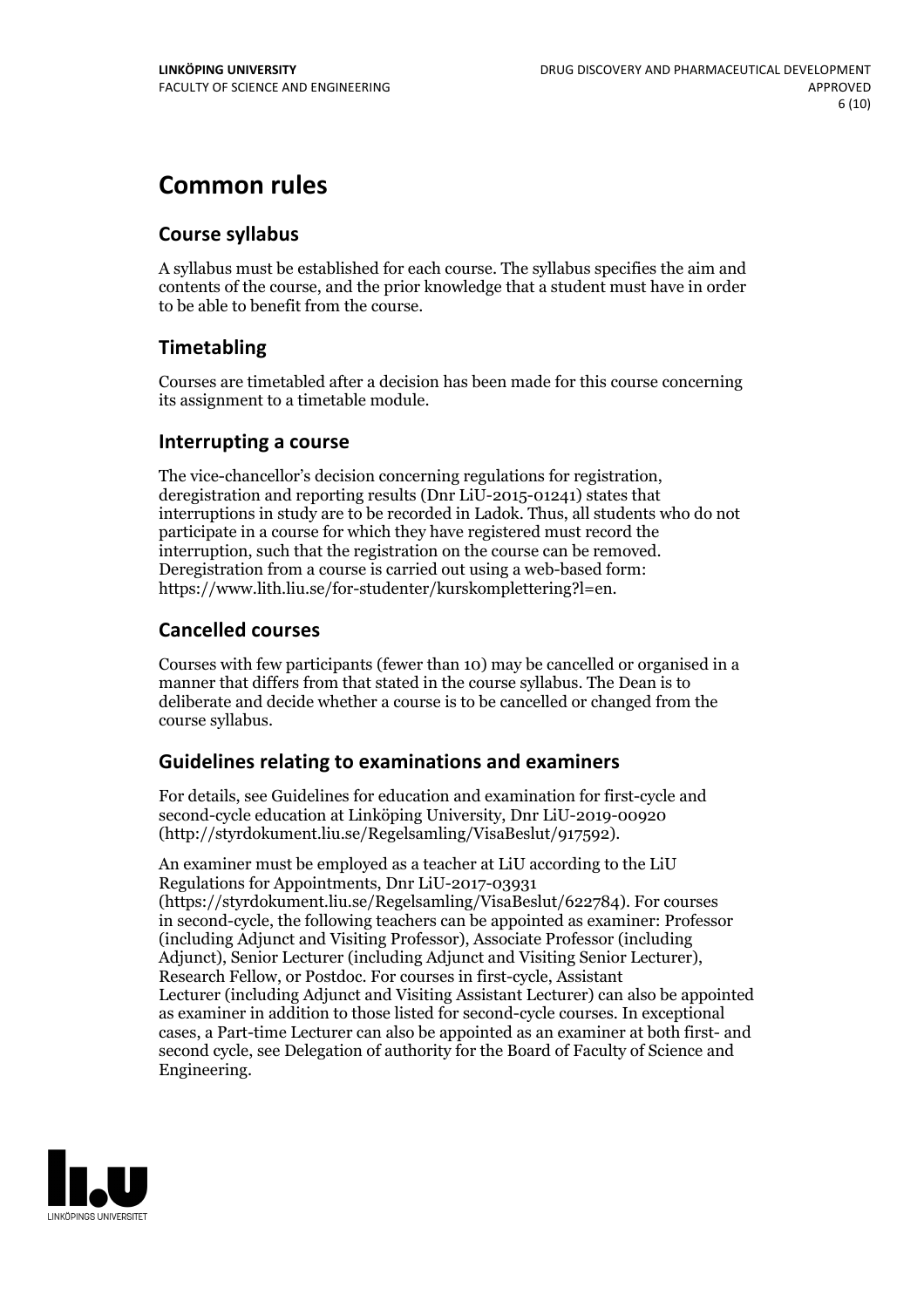### **Forms of examination**

#### **Principles for examination**

Written and oral examinations and digital and computer-based examinations are held at least three times a year: once immediately after the end of the course, once in August, and once (usually) in one of the re-examination periods. Examinations held at other times are to follow a decision of the board of studies.

Principles for examination scheduling for courses that follow the study periods:

- courses given in VT1 are examined for the first time in March, with re-examination in June and August
- courses given in VT2 are examined for the first time in May, with re-examination in August and October
- courses given in HT1 are examined for the first time in October, with re-examination in January and August
- courses given in HT2 are examined for the first time in January, with re-examination in March and in August.

The examination schedule is based on the structure of timetable modules, but there may be deviations from this, mainly in the case of courses that are studied and examined for several programmes and in lower grades (i.e. 1 and 2).

Examinations for courses that the board of studies has decided are to be held in alternate years are held three times during the school year in which the course is given according to the principles stated above.

Examinations for courses that are cancelled orrescheduled such that they are not given in one or several years are held three times during the year that immediately follows the course, with examination scheduling that corresponds to the scheduling that was in force before the course was cancelled or rescheduled.

When a course is given for the last time, the regular examination and two re-<br>examinations will be offered. Thereafter, examinations are phased out by offering three examinations during the following academic year at the same times as the examinations in any substitute course. If there is no substitute course, three examinations will be offered during re-examination periods during the following academic year. Other examination times are decided by the board of studies. In all cases above, the examination is also offered one more time during the academic year after the following, unless the board of studies decides otherwise.

If a course is given during several periods of the year (for programmes, or on different occasions for different programmes) the board or boards of studies determine together the scheduling and frequency of re-examination occasions.

#### **Retakes of other forms of examination**

Regulations concerning retakes of other forms of examination than written examinations and digital and computer-based examinations are given in the LiU guidelines for examinations and examiners, http://styrdokument.liu.se/Regelsamling/VisaBeslut/917592.

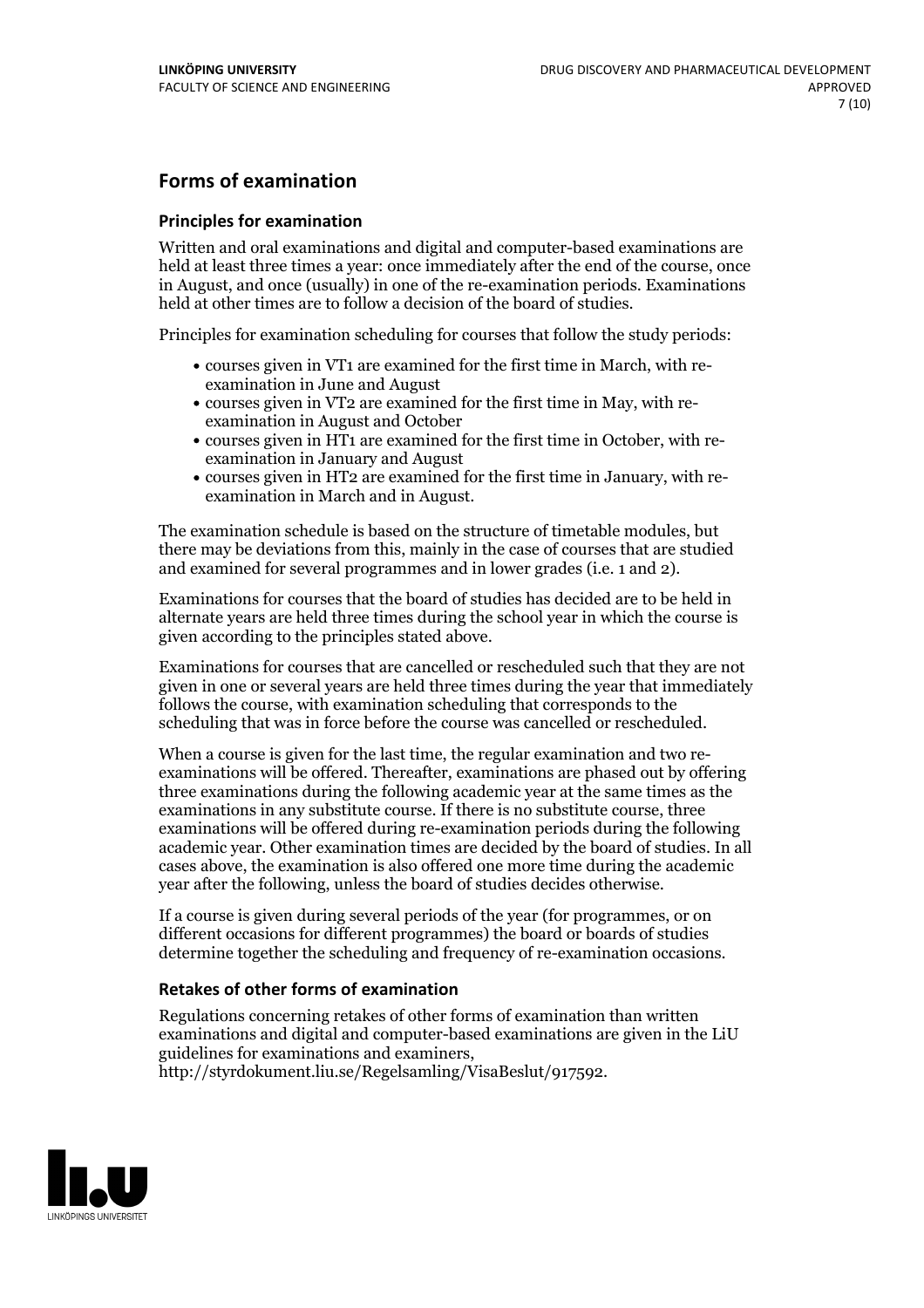#### **Registration for examination**

Until January 31 2021, the following applies according to previous guidelines: In order to take an written, digital or computer-based examination student must register in advance at the Student Portal during the registration period, which Candidates are informed of the location of the examination by email, four days in advance. Students who have not registered for an examination run the risk of being refused admittance to the examination, if space is not available.

From February 1 2021, new guidelines applies for registration for written, digital or computer-based examination, Dnr LiU-2020-02033 (https://styrdokument.liu.se/Regelsamling/VisaBeslut/622682).

Symbols used in the examination registration system:

\*\* denotes that the examination is being given for the penultimate time.

\* denotes that the examination is being given for the last time.

#### **Code of conduct for students during examinations**

Details are given in a decision in the university's rule book: http://styrdokument.liu.se/Regelsamling/VisaBeslut/622682.

#### **Retakes for higher grade**

Students at the Institute of Technology at LiU have the right to retake written examinations and digital and computer-based examinations in an attempt to achieve a higher grade. This is valid for all examination components with code "TEN", "DIT" and "DAT". The same right may not be exercised for other examination components, unless otherwise specified in the course syllabus.

A retake is not possible on courses that are included in an issued degree diploma.

#### **Grades**

The grades that are preferably to be used are Fail (U), Pass (3), Pass not without distinction  $(4)$  and Pass with distinction  $(5)$ .

- Grades U, 3, 4, 5 are to be awarded for courses that have written or digital examinations.<br>• Grades Fail (U) and Pass (G) may be awarded for courses with a large
- degree of practical components such as laboratory work, project work and
- $\bullet$  Grades Fail (U) and Pass (G) are to be used for degree projects and other independent work.

#### **Examination components**

The following examination components and associated module codes are used at the Faculty of Science and Engineering:

Grades U, 3, 4, 5 are to be awarded for written examinations (TEN) and

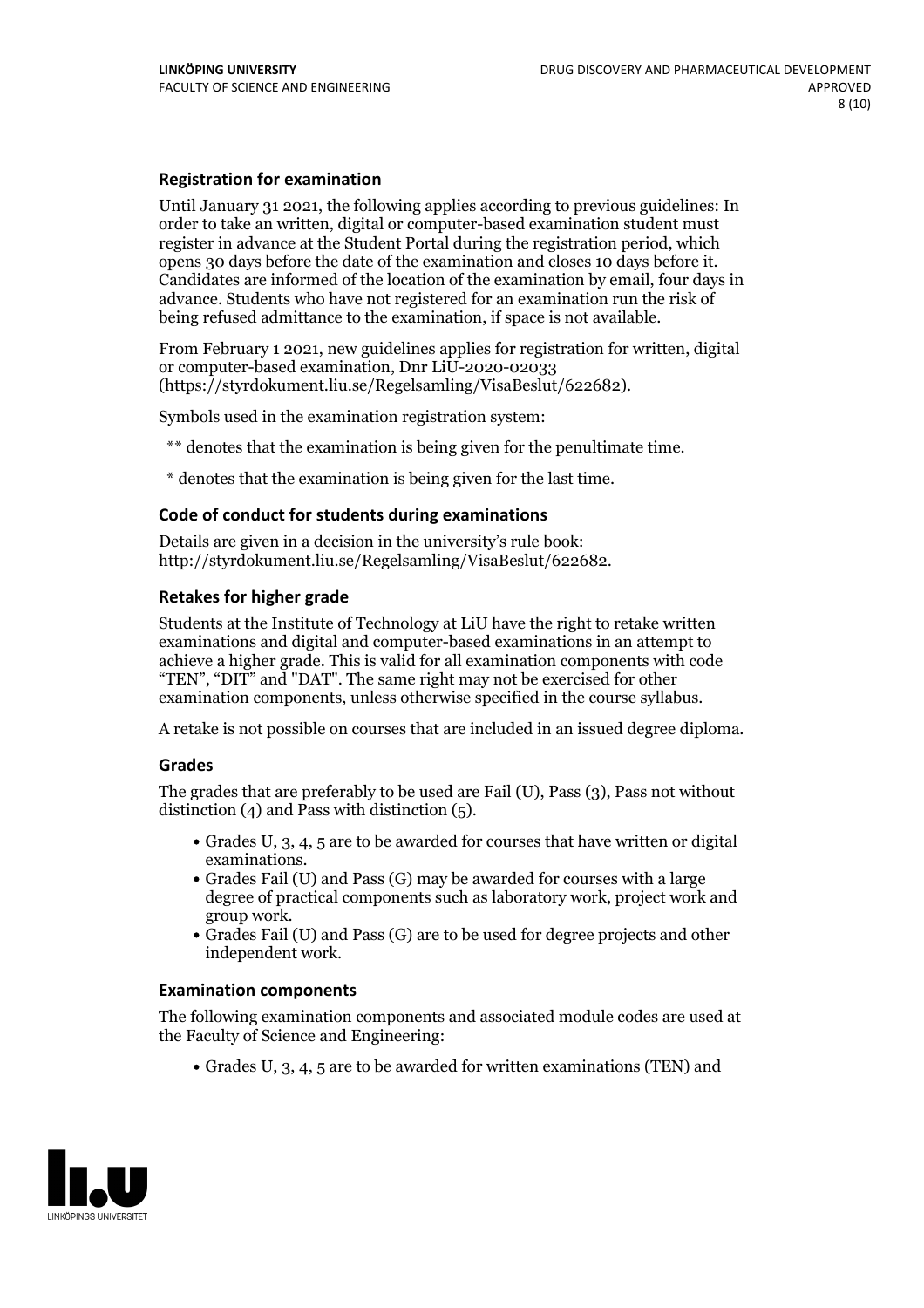- digital examinations (DIT).<br>• Examination components for which the grades Fail (U) and Pass (G) may be awarded are laboratory work (LAB), project work (PRA), preparatory written examination (KTR), digital preparatory written examination (DIK), oral examination (MUN), computer-based examination (DAT), home
- assignment (HEM), and assignment (UPG).<br>• Students receive grades either Fail (U) or Pass (G) for other examination components in which the examination criteria are satisfied principally through active attendance such as tutorial group (BAS) or examination item
- (MOM).<br>• Grades Fail (U) and Pass (G) are to be used for the examination components Opposition (OPPO) and Attendance at thesis presentation (AUSK) (i.e. part of the degree project).

In general, the following applies:

- 
- Mandatory course components must be scored and given <sup>a</sup> module code. Examination components that are not scored, cannot be mandatory. Hence, it is voluntary to participate in these examinations, and the voluntariness must be clearly stated. Additionally, if there are any associated conditions to the examination component, these must be clearly stated as well.<br>• For courses with more than one examination component with grades
- U,3,4,5, it shall be clearly stated how the final grade is weighted.

For mandatory components, the following applies: If special circumstances prevail, and if it is possible with consideration of the nature ofthe compulsory component, the examiner may decide to replace the compulsory component with another equivalent component. (In accordance with the LiU Guidelines for education and examination for first-cycle and second-cycle education at Linköping University, http://styrdokument.liu.se/Regelsamling/VisaBeslut/917592).

For written examinations, the following applies: If the LiU coordinator for students with disabilities has granted a student the right to an adapted examination for a written examination in an examination hall, the student has the right to it. If the coordinator has instead recommended for the student an adapted examination or alternative form of examination, the examiner may grant this if the examiner assesses that it is possible, based on consideration of the course objectives. (In accordance with the LiU Guidelines for education and examination for first-cycle and second-cycle education at Linköping University, http://styrdokument.liu.se/Regelsamling/VisaBeslut/917592).

#### **Reporting of examination results**

The examination results for a student are reported at the relevant department.

#### **Plagiarism**

For examinations that involve the writing of reports, in cases in which it can be assumed that the student has had access to other sources (such as during project work, writing essays, etc.), the material submitted must be prepared in accordance